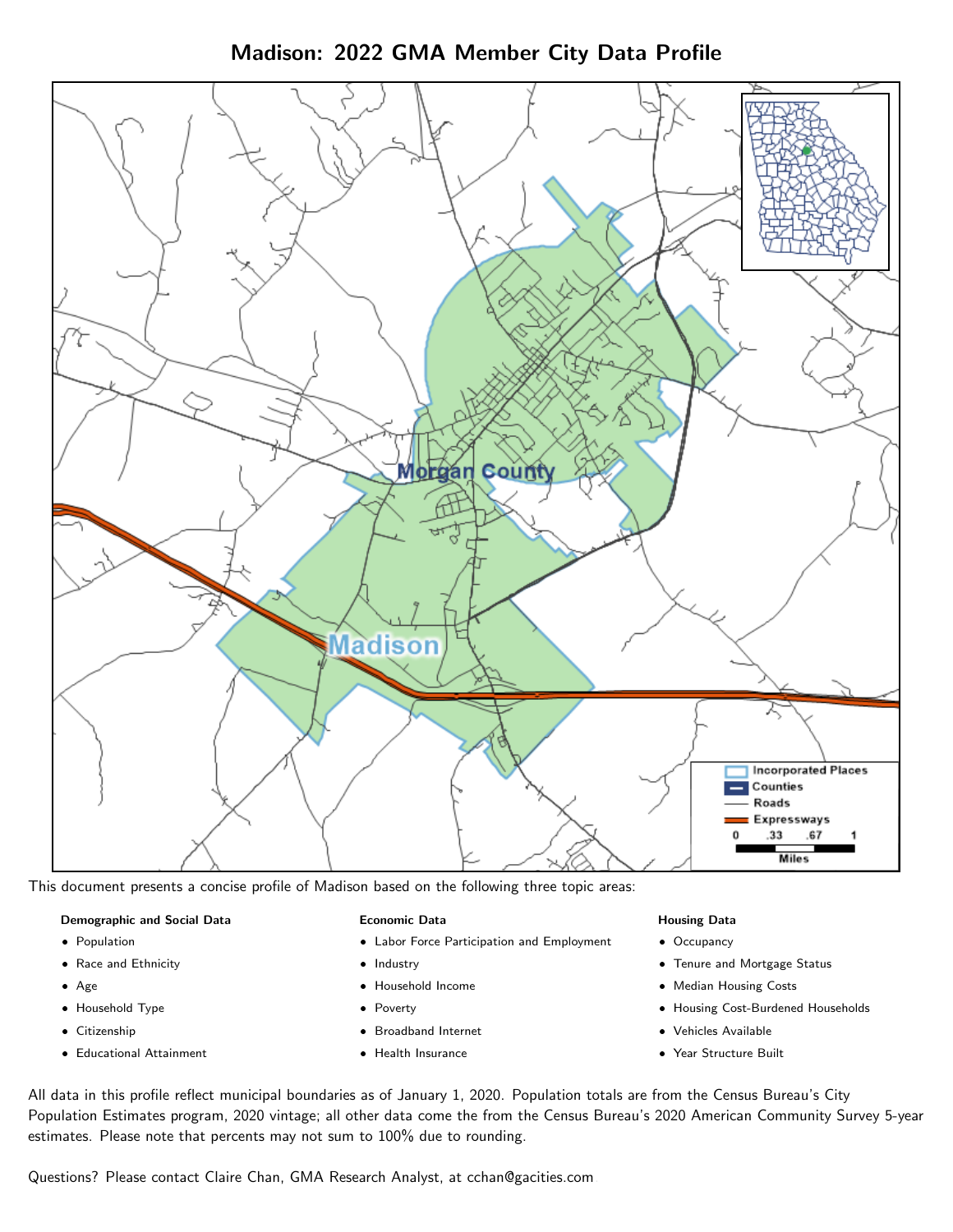# Madison: Demographic and Social





**Citizenship** 

| Native Born<br>100% |  |
|---------------------|--|

Race and Ethnicity



Source: U.S. Census Bureau, City Population Estimates, 2020 vintage Source: American Community Survey, 2020 5-year estimates, table B03002

### Household Type



Source: American Community Survey, 2020 5-year estimates, table B01001 Source: American Community Survey, 2020 5-year estimates, table B11001

#### Educational Attainment



Source: American Community Survey, 2020 5-year estimates, table B05002 Source: American Community Survey, 2020 5-year estimates, table B15002

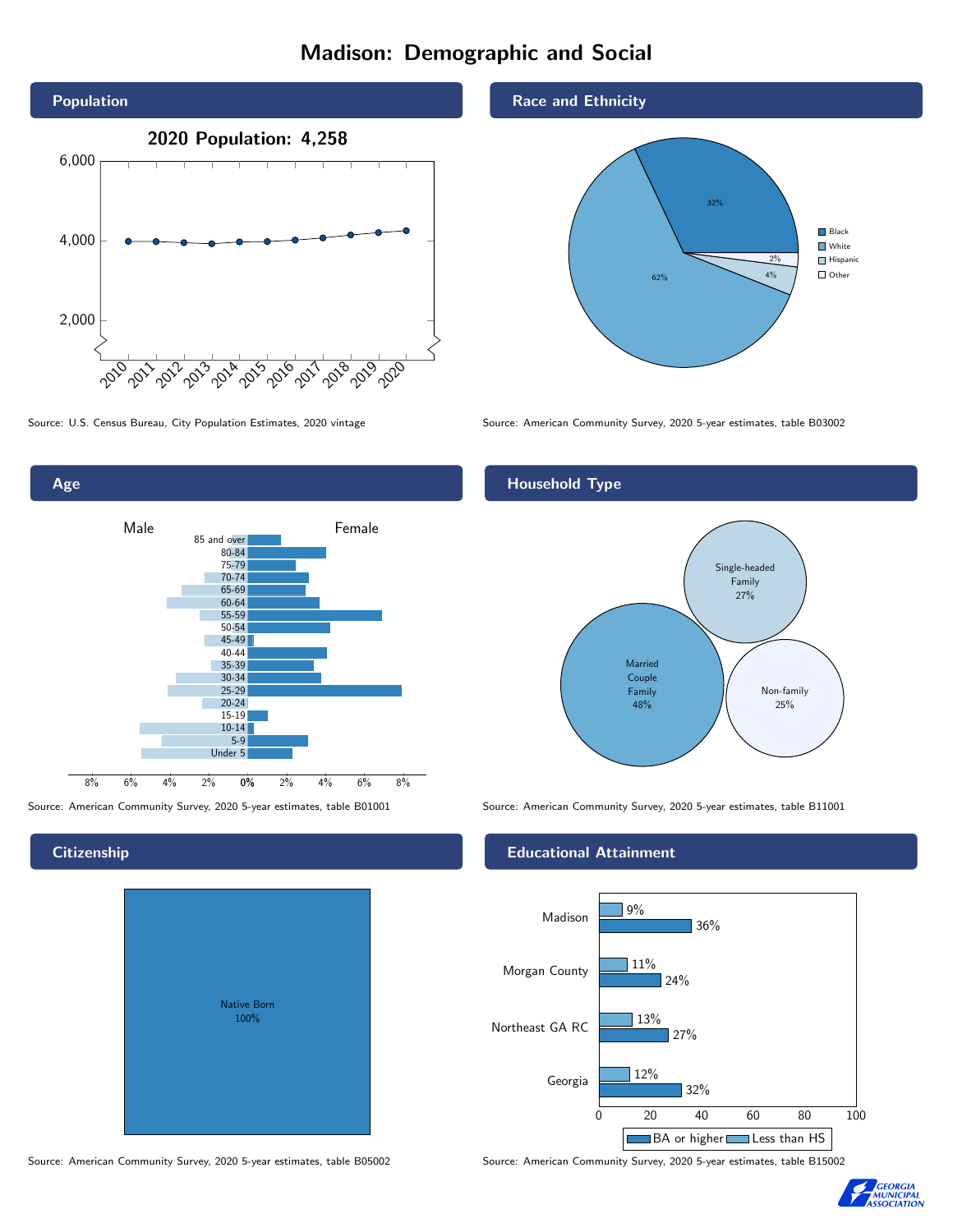# Madison: Economic



Source: American Community Survey, 2020 5-year estimates, table B23001 Note: Unemployment rate is based upon the civilian labor force.





Source: American Community Survey, 2020 5-year estimates, tables B19013 and B19025 Source: American Community Survey, 2020 5-year estimates, table B17010



Source: American Community Survey, 2020 5-year estimates, table B28002 Source: American Community Survey, 2020 5-year estimates, table B18135

Industry

| Agriculture, forestry, fishing and hunting, and mining      | $0\%$ |
|-------------------------------------------------------------|-------|
| Construction                                                |       |
| Manufacturing                                               | 24%   |
| <b>Wholesale Trade</b>                                      | 2%    |
| Retail Trade                                                | $4\%$ |
| Transportation and warehousing, and utilities               |       |
| Information                                                 |       |
| Finance and insurance, real estate, rental, leasing         |       |
| Professional, scientific, mgt, administrative, waste mgt    |       |
| Educational services, and health care and social assistance |       |
| Arts, entertainment, recreation, accommodation, food        |       |
| service                                                     |       |
| Other services, except public administration                |       |
| Public administration                                       |       |

Source: American Community Survey, 2020 5-year estimates, table C24030





## **Health Insurance**